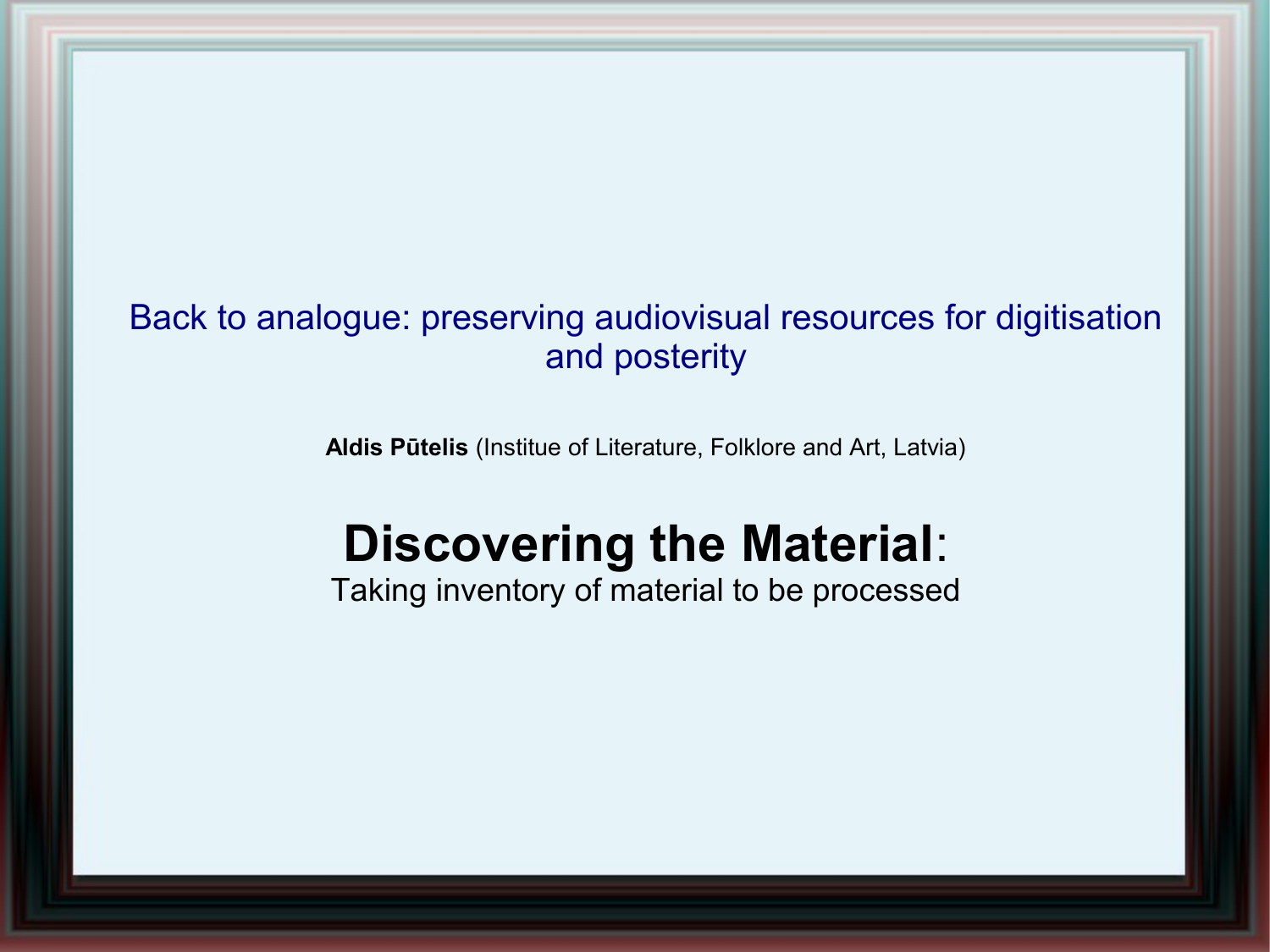#### **Latviešu folkloras krātuve**

*or*

## **Archives of Latvian Folklore** (ALF)

are a document-oriented archives holding:

- ●**manuscript** documents (*containing mostly hand-written text*);
- ●**pictorial** documents (*drawings, photographic images and negatives*);
- ●**audio** and **video** documents (*phonograph cylinders, tapes. cassettes, VHS and DV format video, digital files*)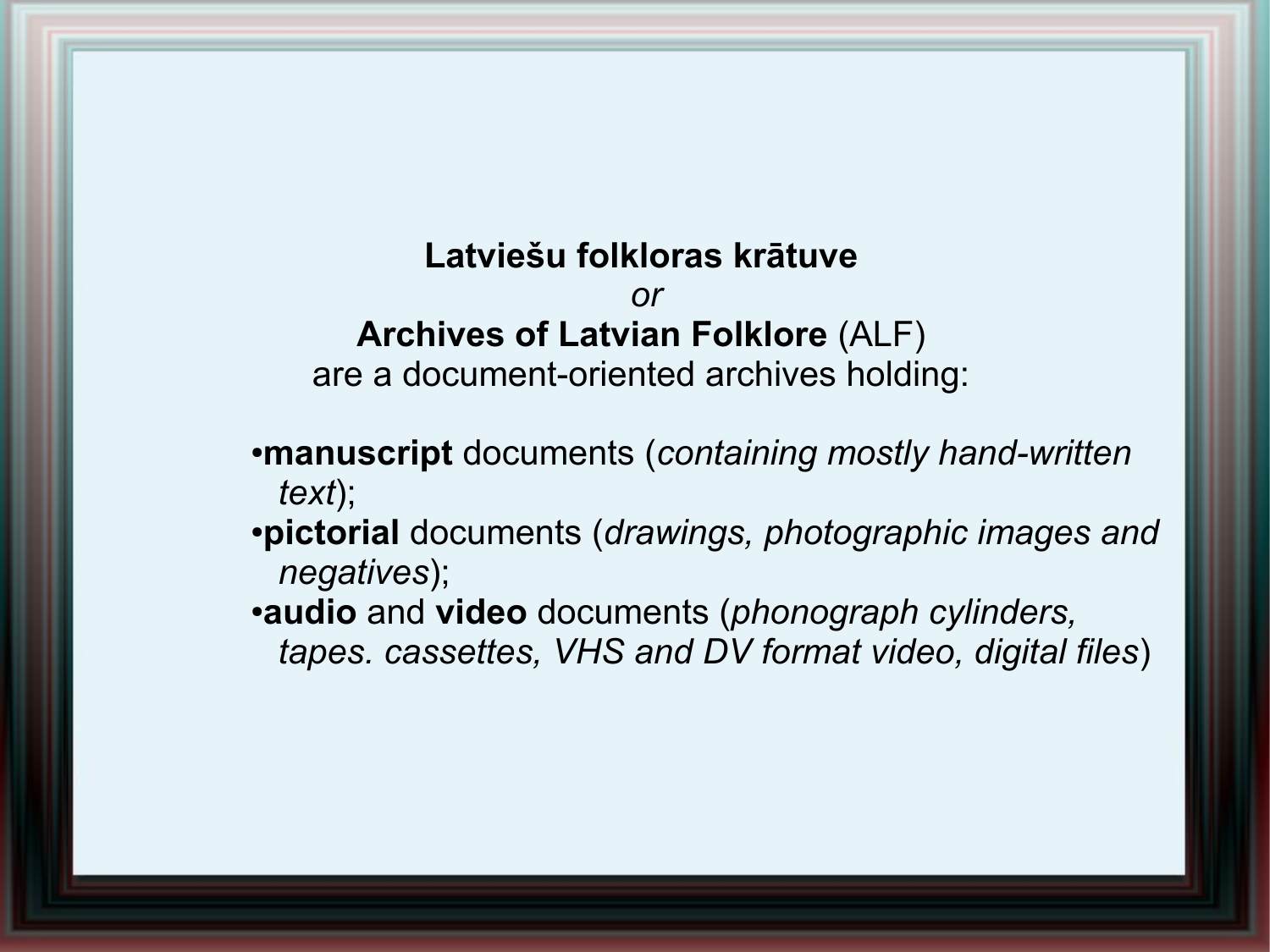The **paper manuscript documents** have been the main aim of the collection and preservation activities by the Archives, as stated in its By-laws approved in **1924**.

The other documentation (including audiovisual) has been considered **supplementary** for decades.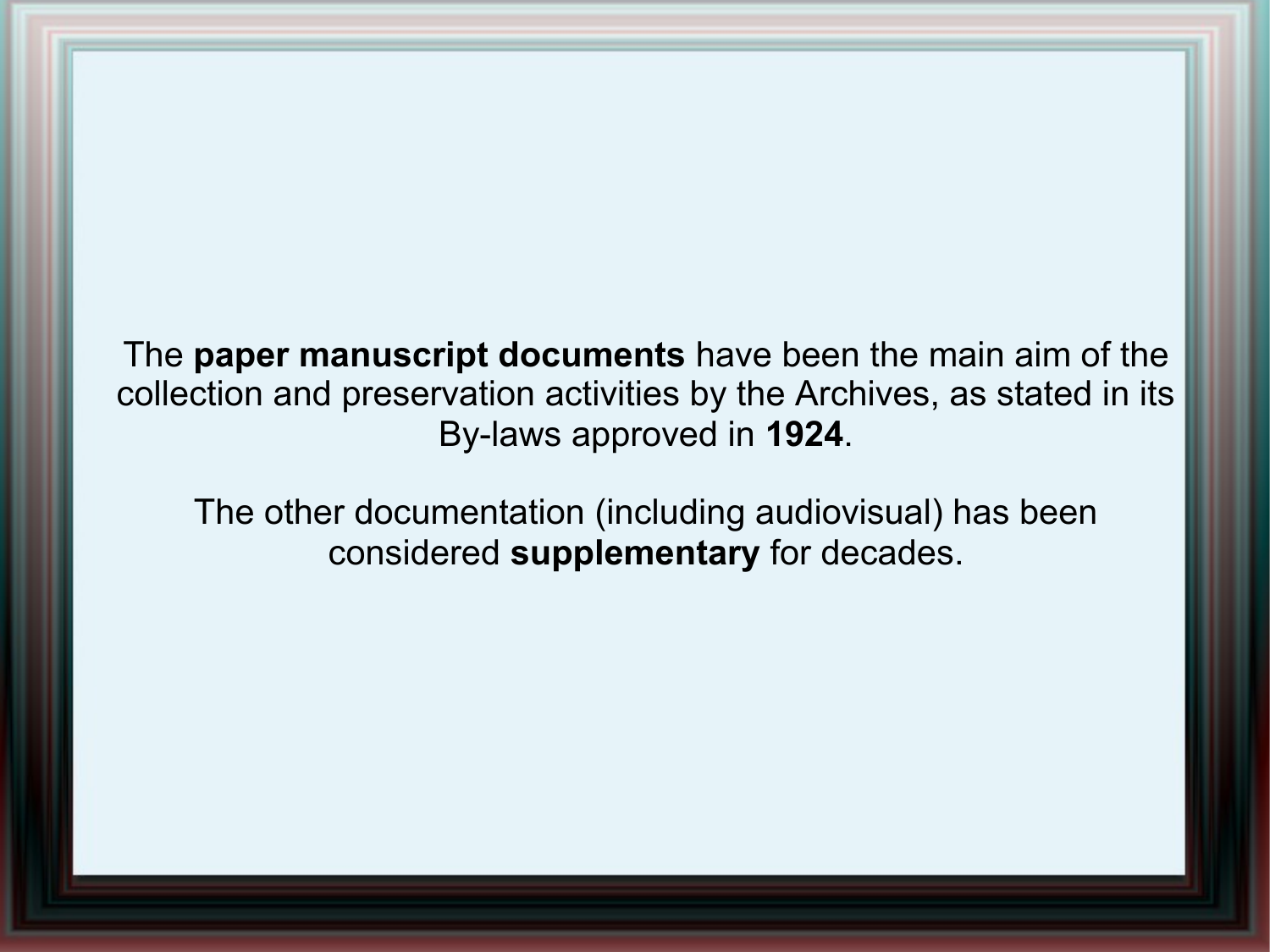#### Some important principles

- ●Archives' purpose is to **preserve** documents it is entrusted with.
- ●The **preservation** is **not** limited to **safe-keeping** the items.
- •The opportunity of use of the contents must be ensured.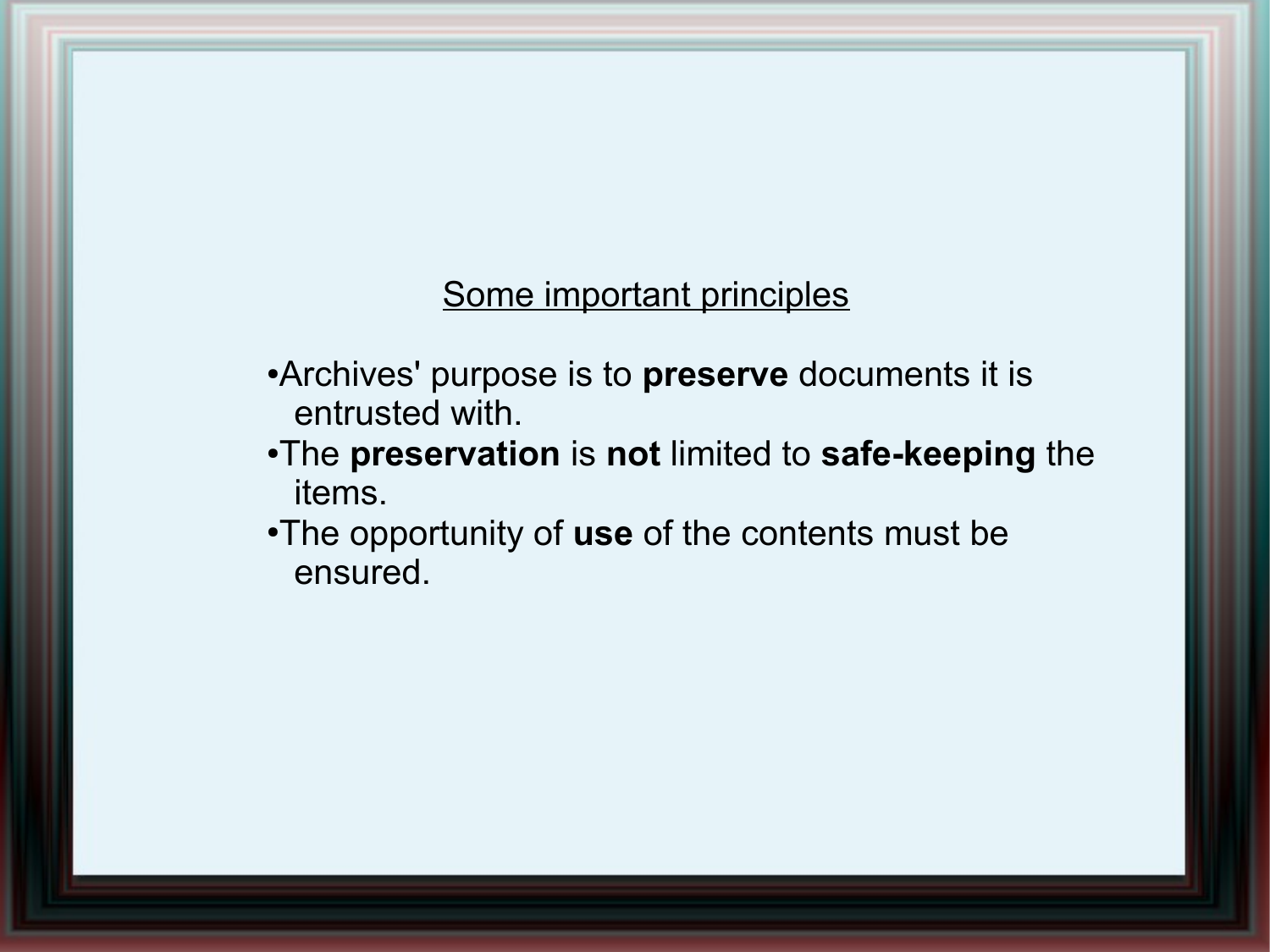Substantial portions of ALF's audiovisual documents have been digitised since **2002**.

The **digitised documents** have come into **more use** because of:

- registration in a **digital register** (data base) providing different search options;
- digital formats allowing **access** from any workstation in the office;
- easy inclusion in different types of works from presentations to books and sound compilations.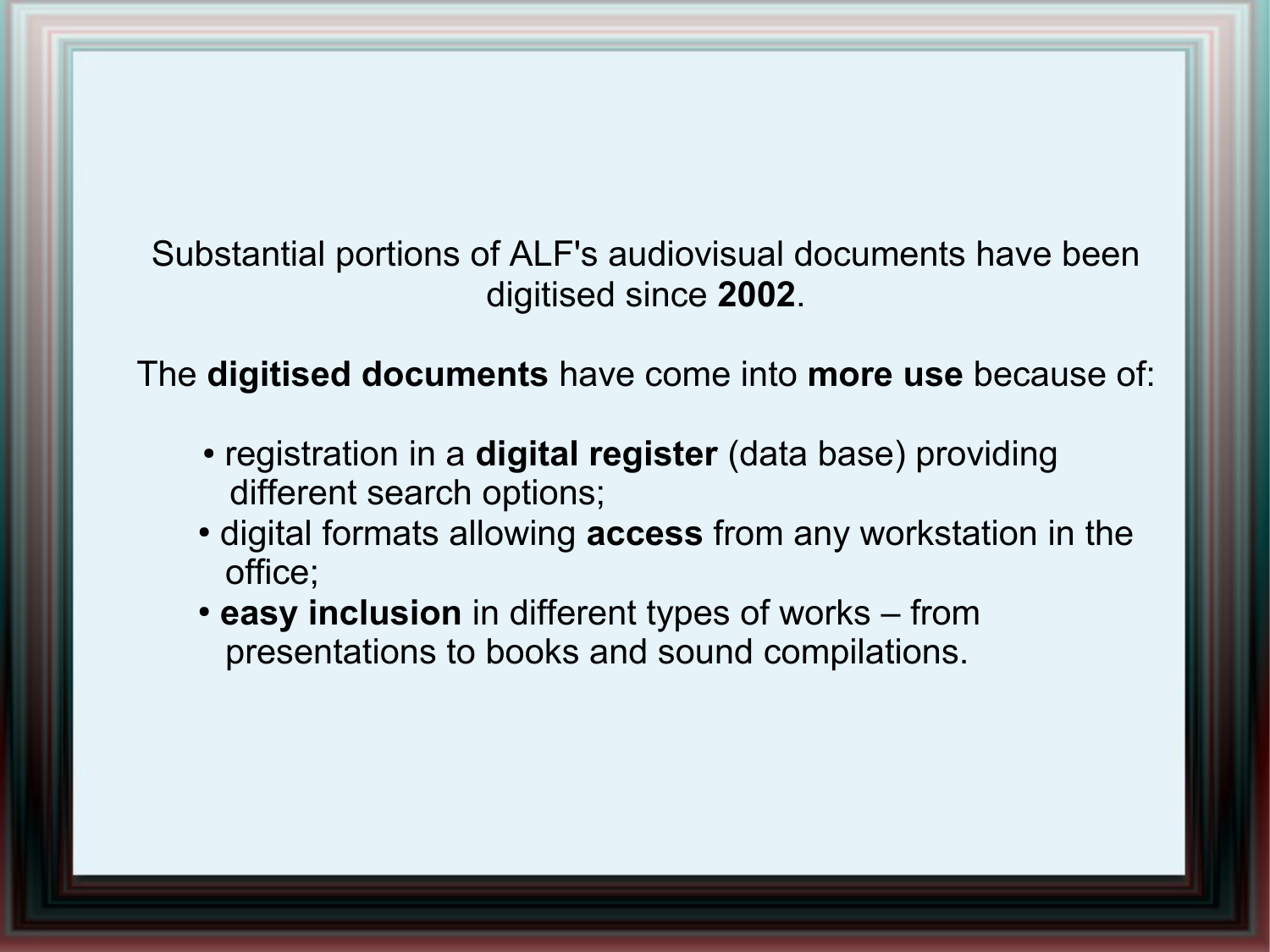Digitisation is not an human-independent process.

**Decisions** have to be made regarding the following:

- **material** to be digitised;
- digital target **formats**;
- **equipment** to be used,
- structure of **data** base to employ.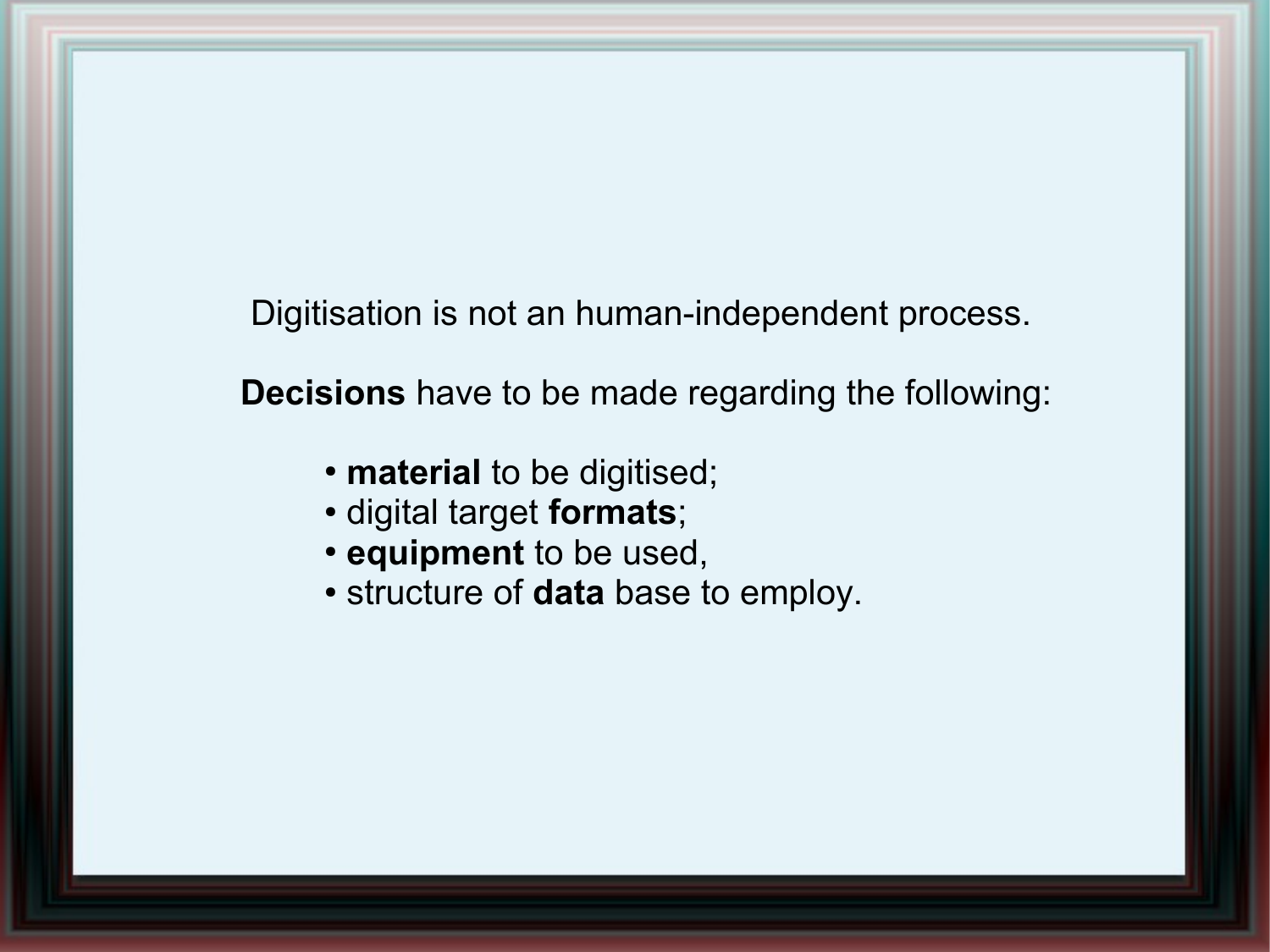But the very **first** decision to be made:

whether to digitise **in-house** or **outsource** the service.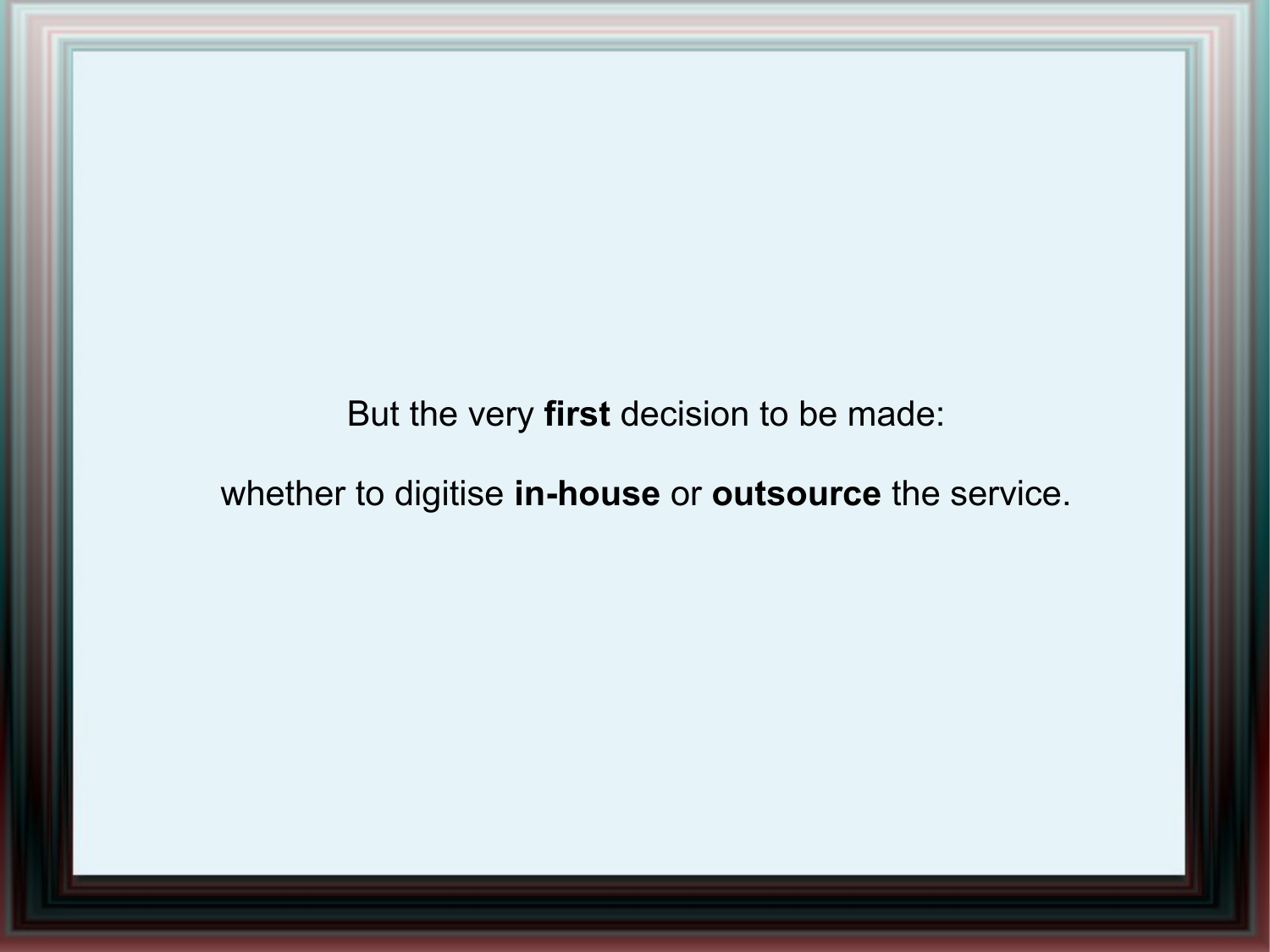In either case it is necessary to be fully aware of:

- **amount** of material (*total duration of sound recordings, number of images*, etc.)
- **types** of carriers (*e.g. reel tapes, cassettes, DAT*)
- **situation** of the material (*preservation*)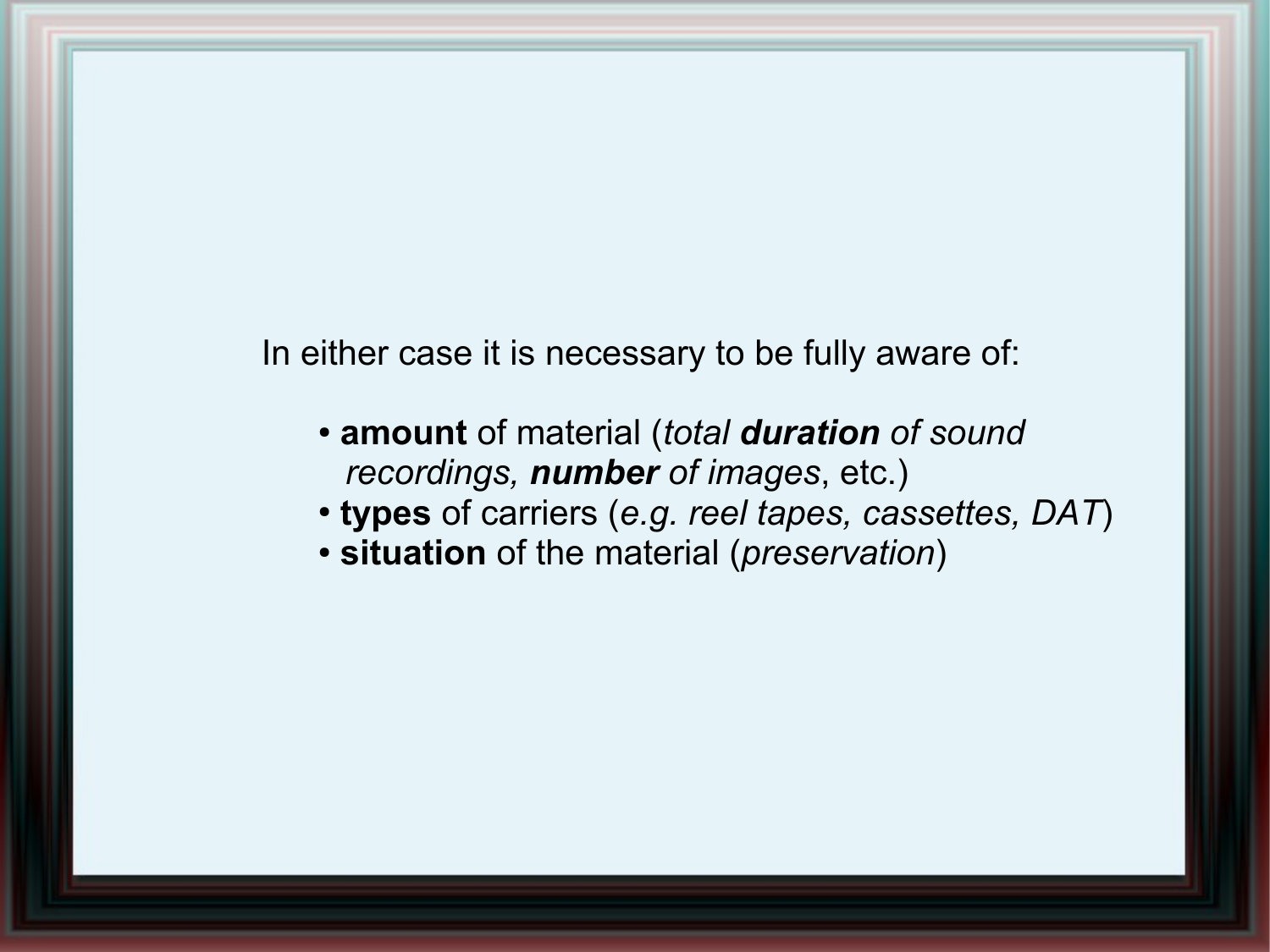Even in the case of impossibility to perform **complete digitisation**  of all material preserved

## **taking inventory** of it helps greatly in

• organisation of the digitisation work as well as

• everyday use of the material as such.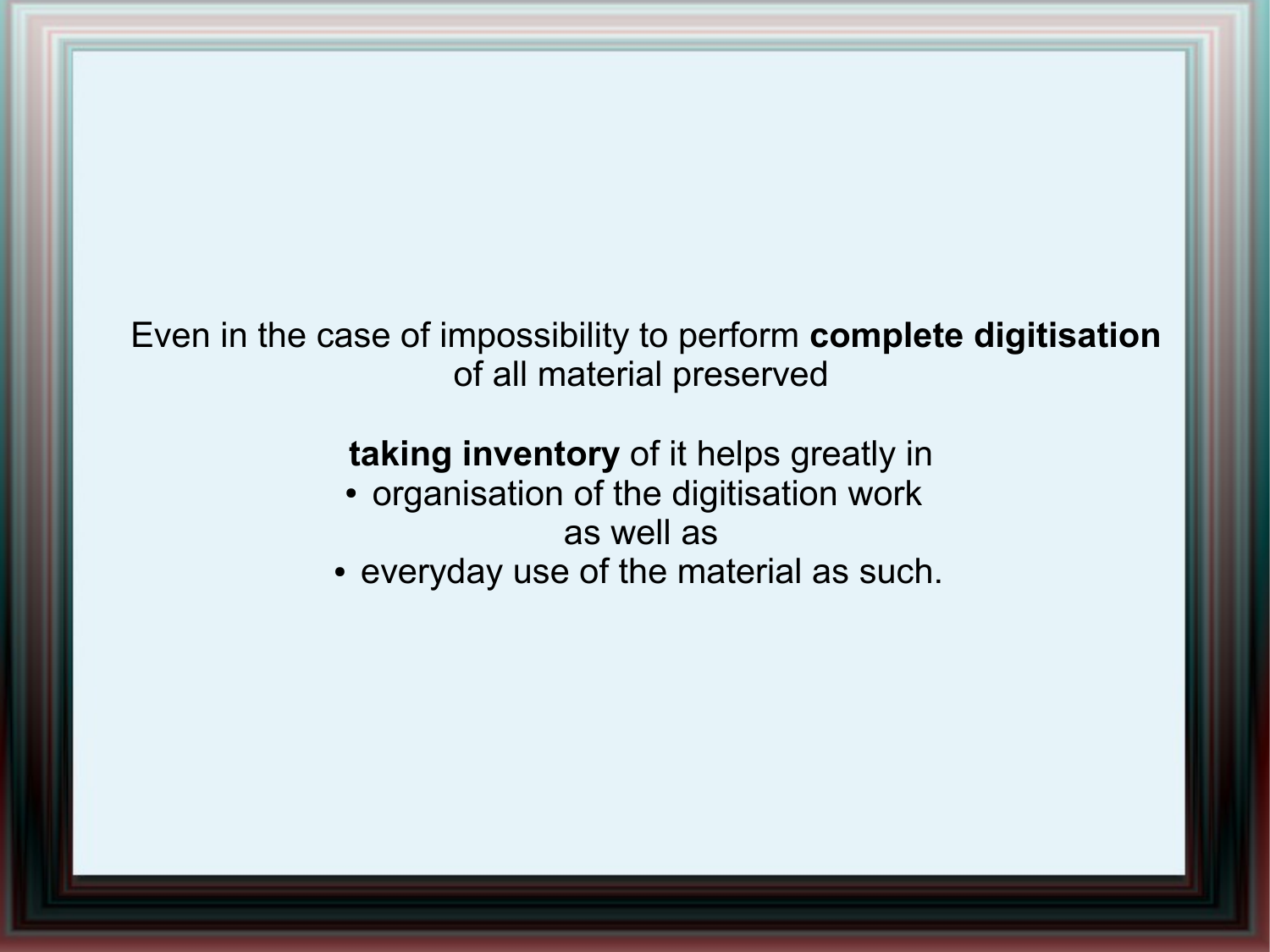All of the ALF's documents had their *paper-registers*, containing some information regarding the contents.

> Creating the **digital register** ALF chose to also add the **technical details** of the material.

The internal data base of ALF is traditionally mostly **item-oriented** (especially in the case of audio documents describing individual songs or narratives).

Although taking inventory is a **much less labour-consuming task** than digitisation itself, in the current funding (and staffing) situation it has not yet been finished.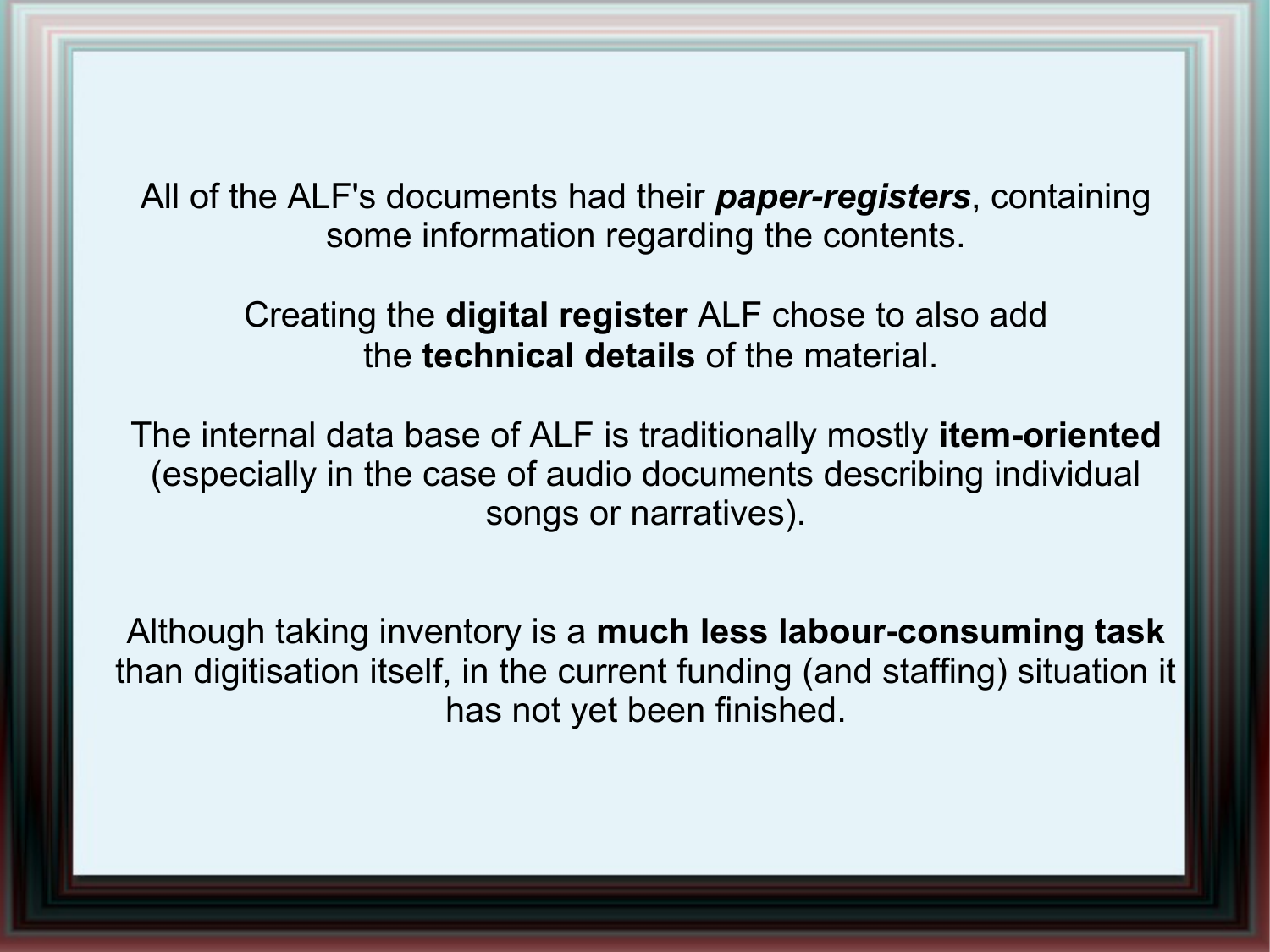The digitisation work at ALF was started by transferring the existing data into some **computer-file format**, both MS Access and MS Word.

**Widespread** formats were chosen with future easy **migration** to a different format in mind.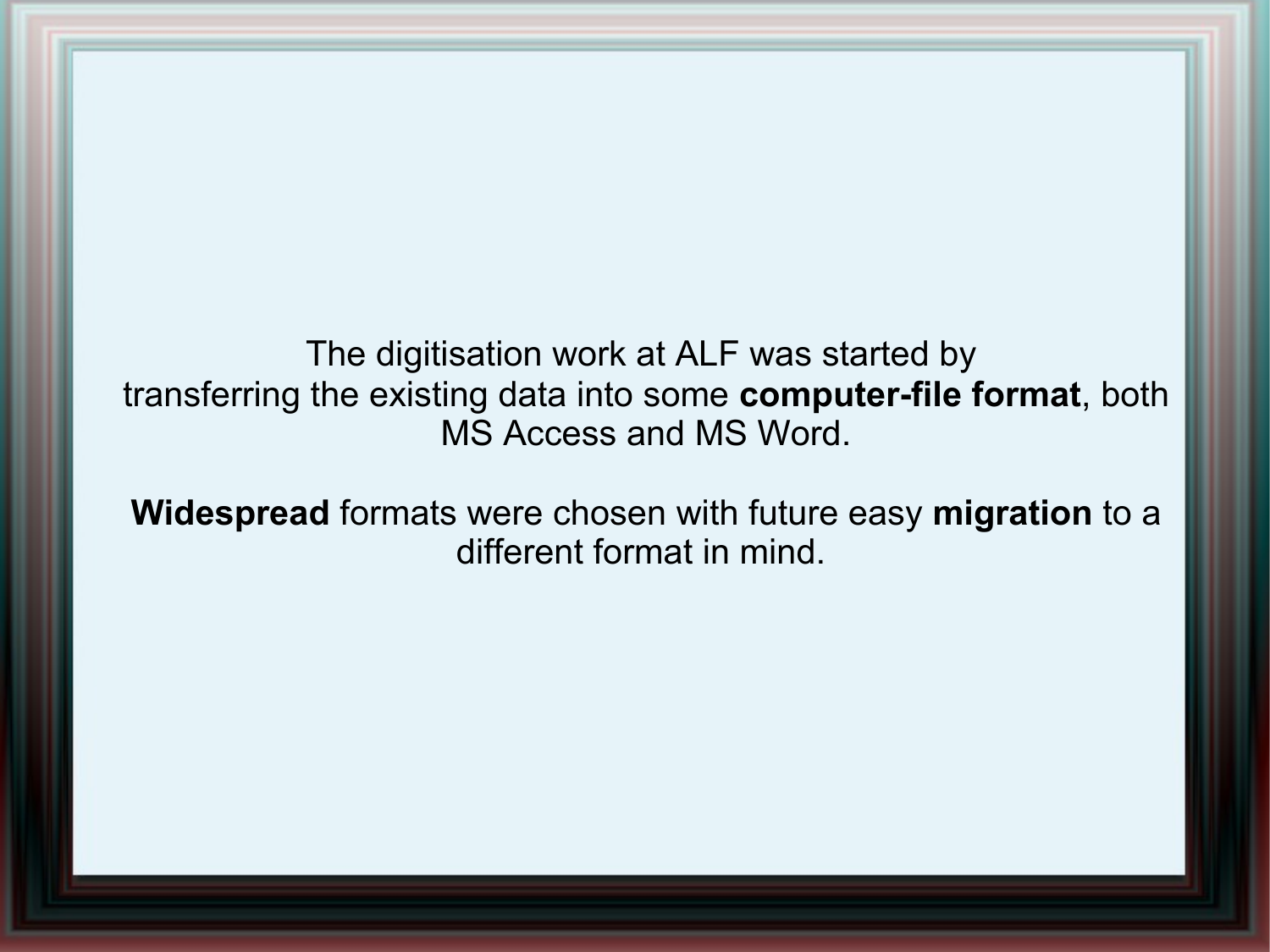The originally documented details regarding the tapes were

- number of the tape;
- number of the item;
- the title of the item
- the name of the performer
- location where recorded
- the name of the recordist
- technical quality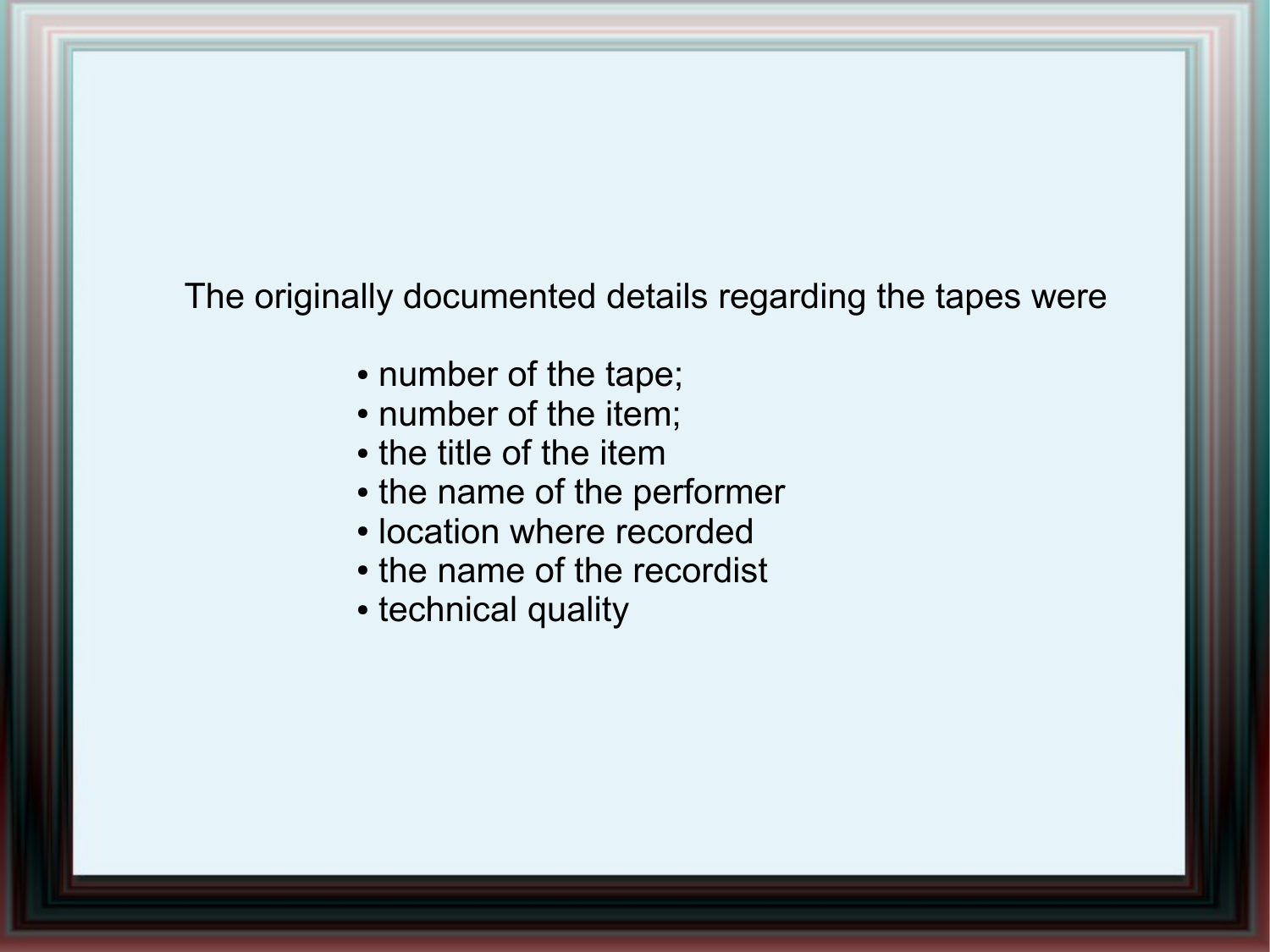The technical details added later in the process:

- the total **length** of the tape (approx.)
- **producer** of the tape
- presence of **leader**-tape
- presence of splices between the titles (insertions of leader-tape)
- type of the spool
- **size** of the spool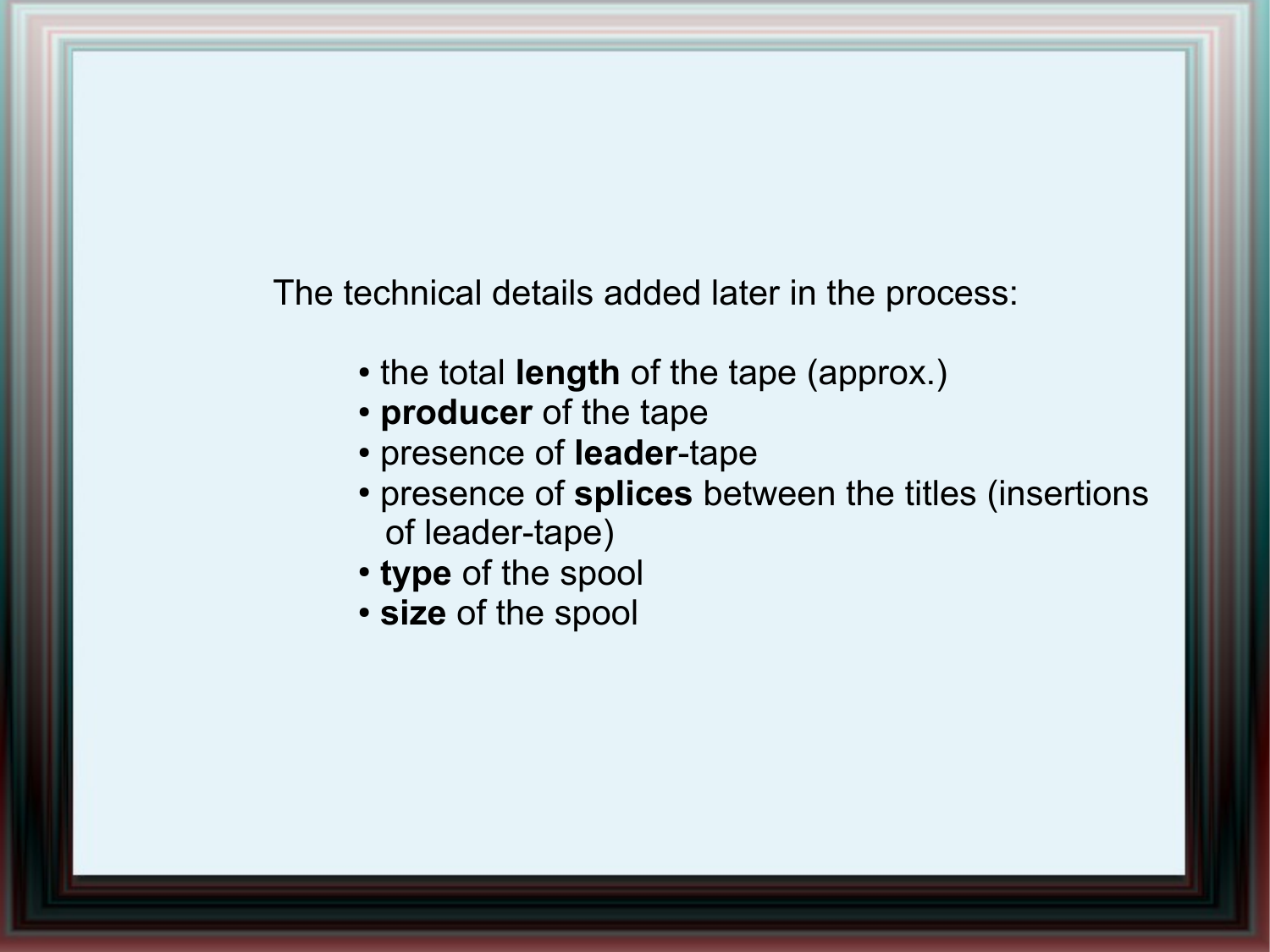- The images were originally included in the **manuscript** material itself, so they received the regular catalogue number and some description alongside.
- The development of technology granted the opportunity of producing substantial numbers of snapshots, of which part were chosen for inclusion in representative **albums** (*created upon conclusion of a field-work session; containing captions*).
- The rest were kept in **envelopes** (*with little information attached*).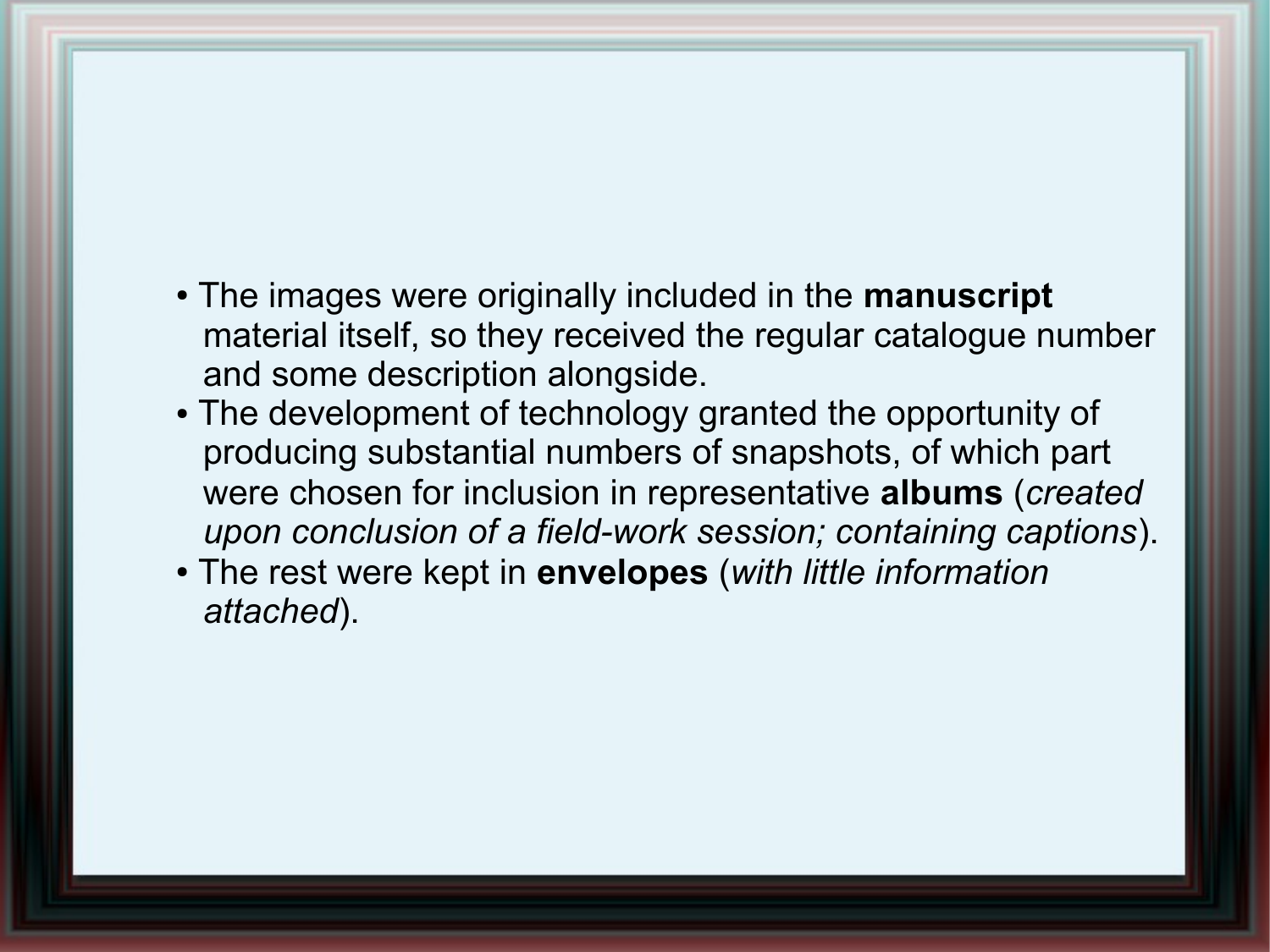The data about the images included in the data base is as follows:

- **year**,
- date (if available)
- original **caption** (if available)
- (known) persons captured
- **location**
- poly**chrom**e/monochrome
- in**doors**/outdoors
- physical **dimensions** of the image.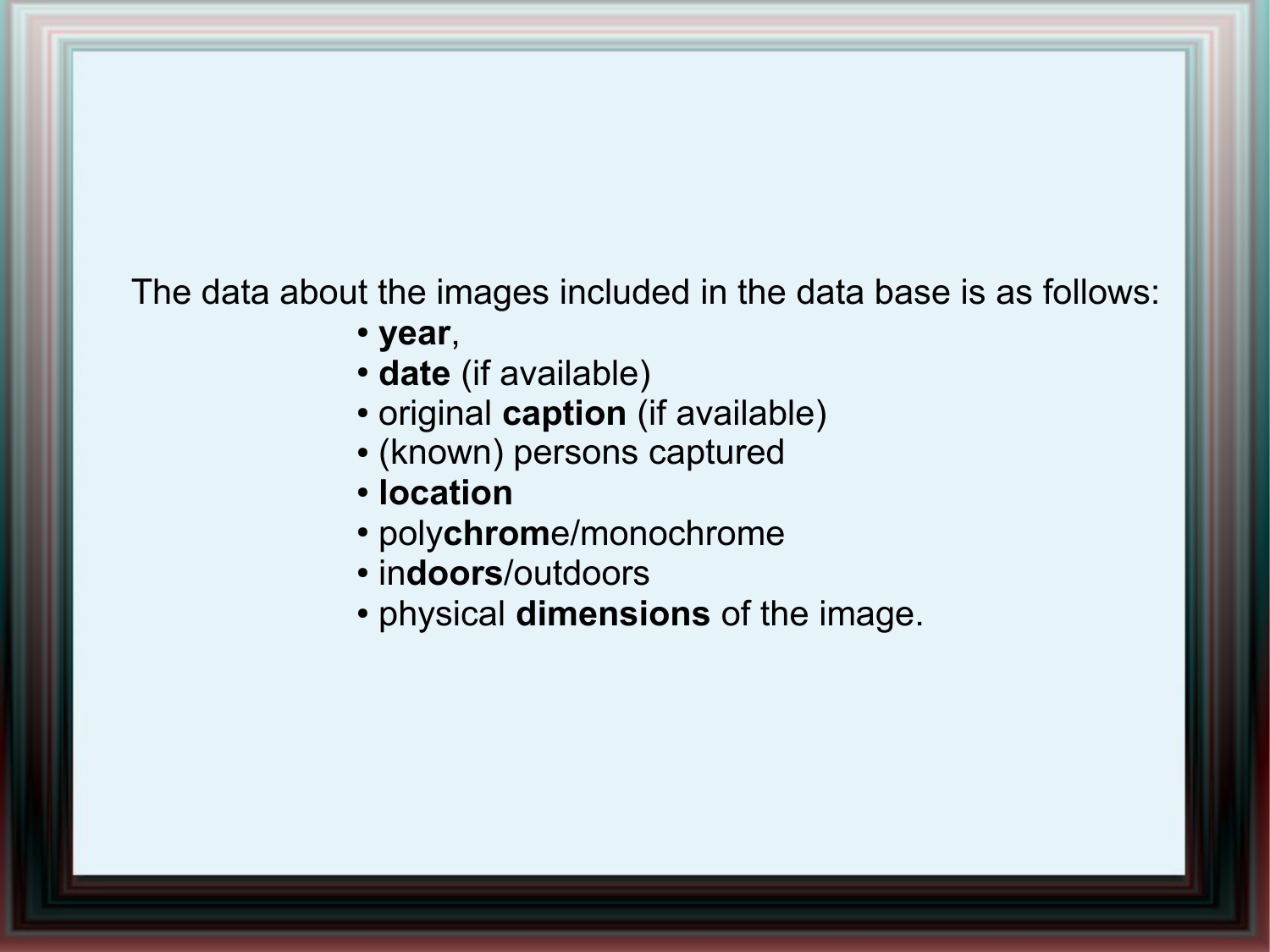In case **initial data is lacking** there are problems with the description of the material.

An **audio document** usually contains items that are clearly definable and possesses its aesthetic values, but the information regarding

**the performer** with regard to

- his/her **location** (*representation of a tradition*),
- **name** (*identification of repertoire*)
- **year** of performance (*estimation of performance qualities*);

#### **recording**:

• equipment used,

is of importance for use of the item in **research**.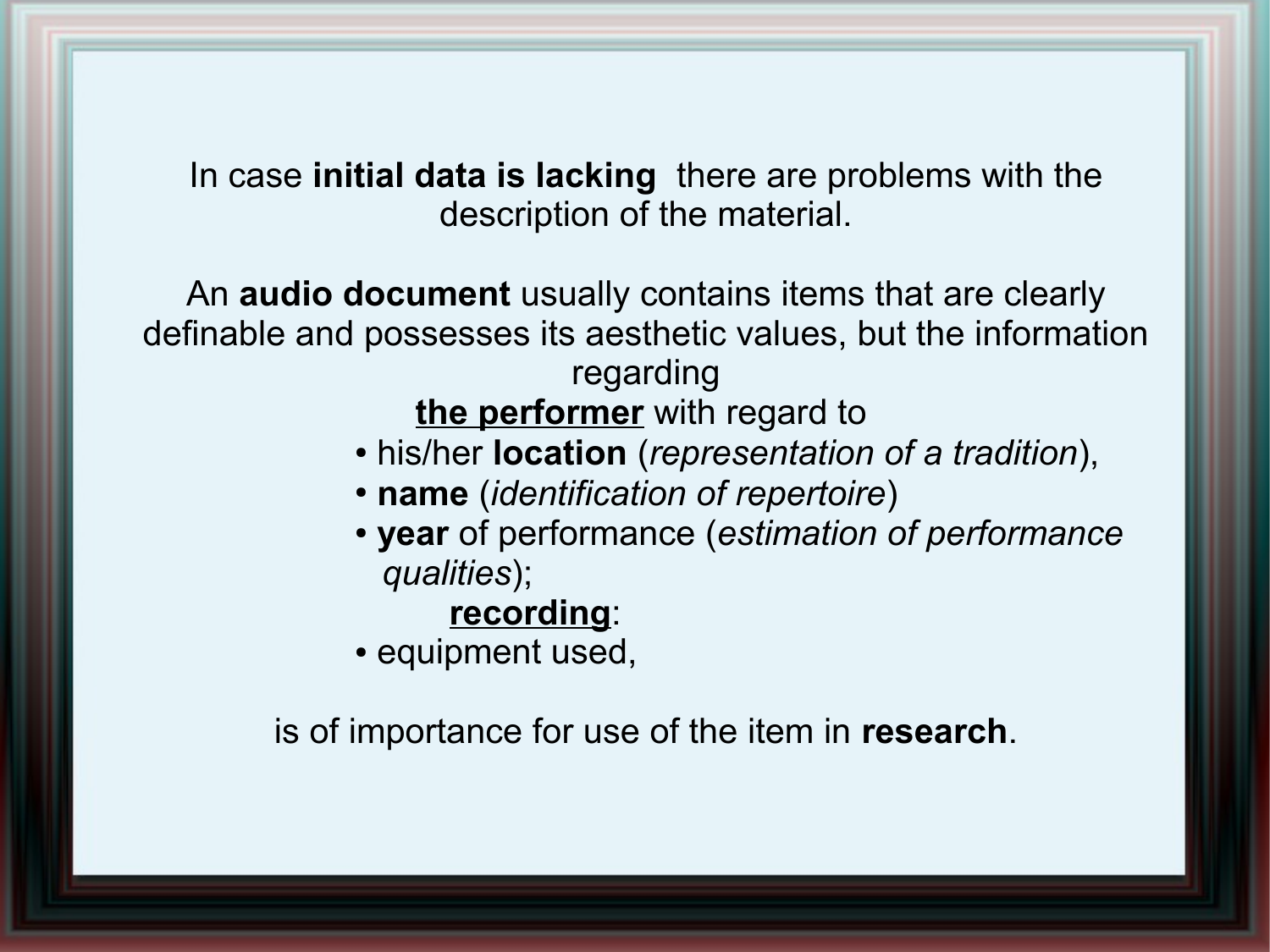A pictorial document without sufficient data is nothing more than an

**ornament**.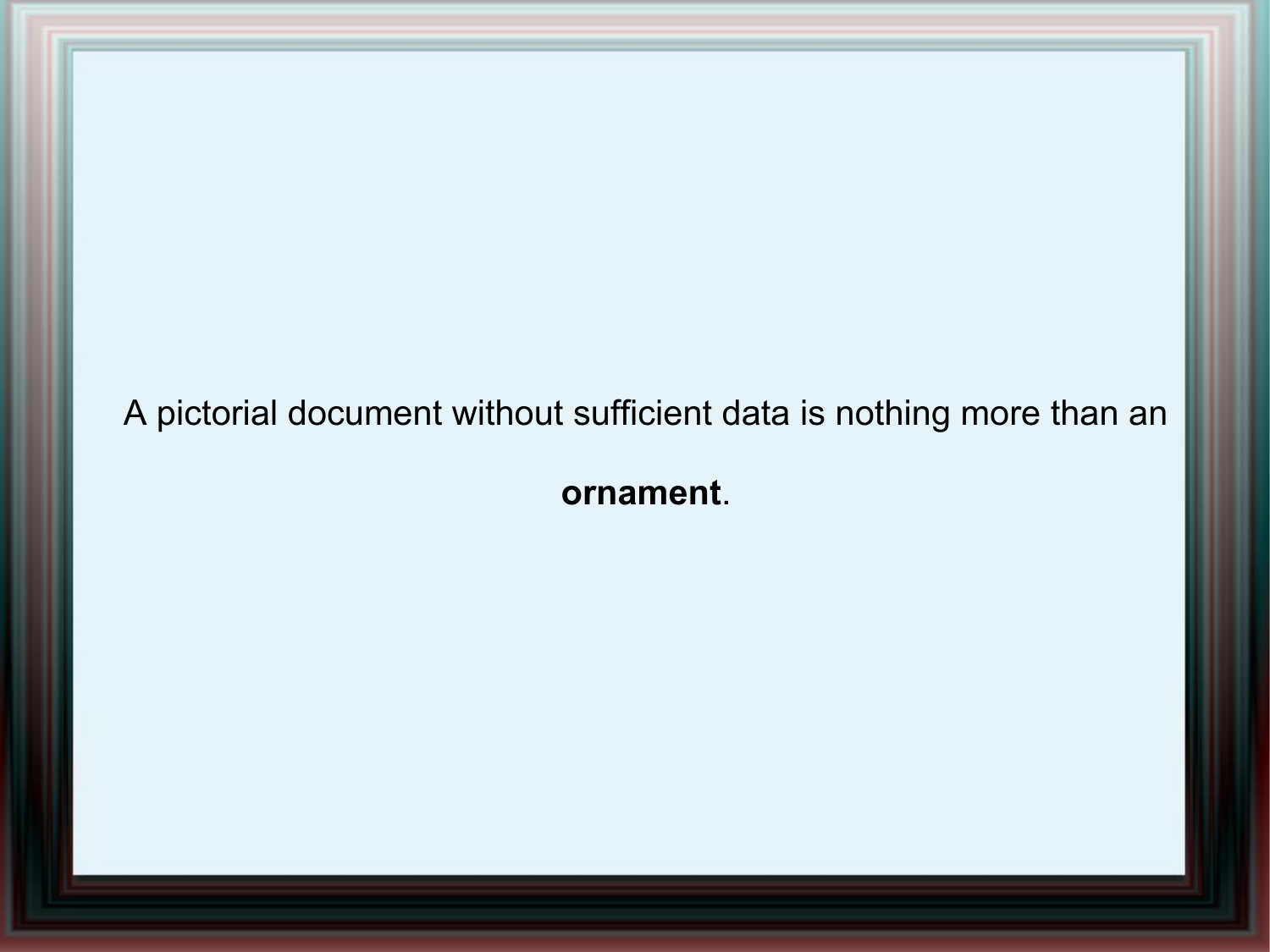There are ways (of at least attempting) to gather additional information even if the initial field-information is missing.

These are provided by the **world wide web**. For example, *Flickr Commons (*http://www.flickr.com/commons) provides an opportunity for different archives to publish their images and gather information through the comments of the viewers.

Also, the archives can publish their images on their websites, inviting the viewers to comment.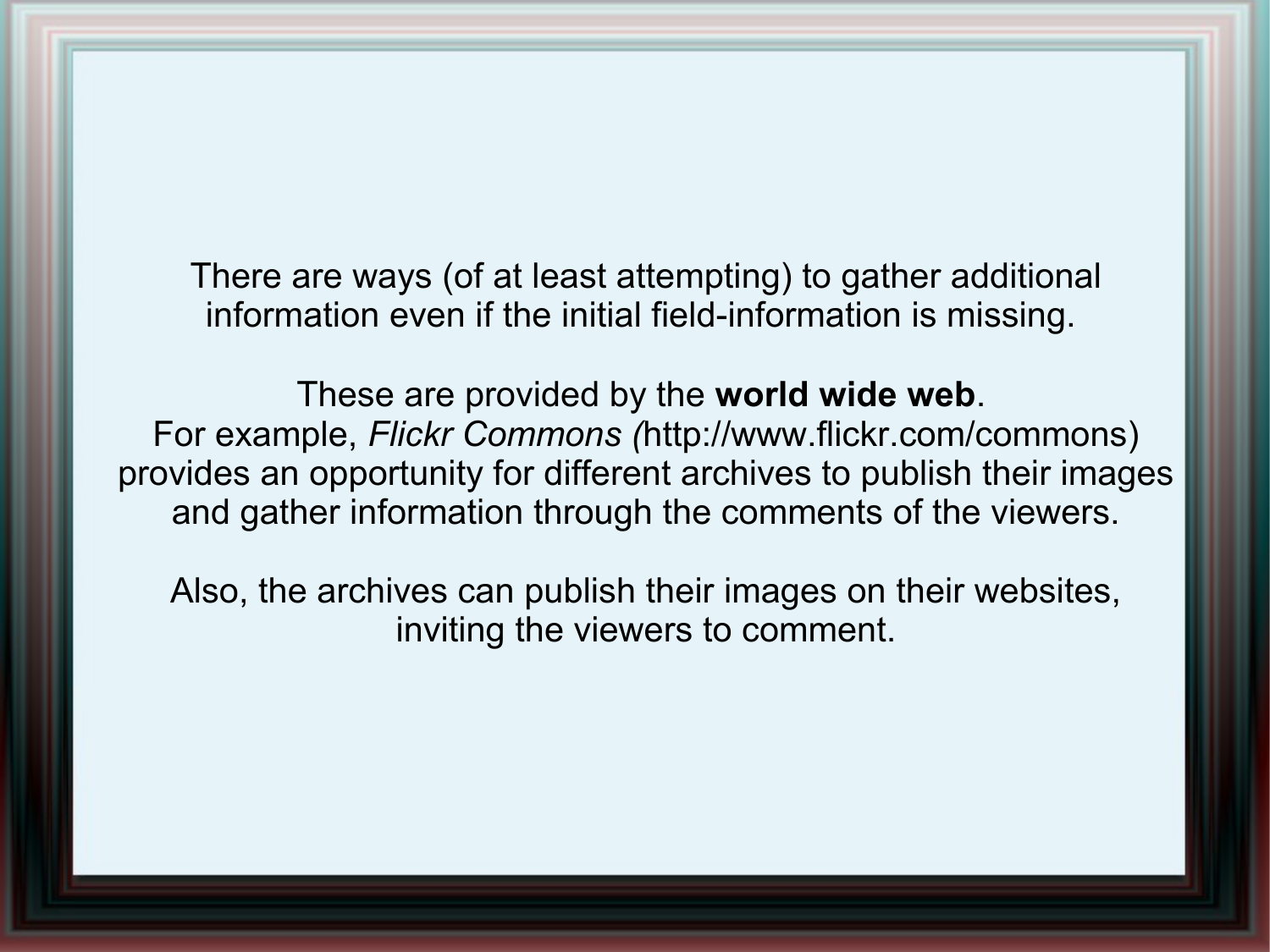The same can be achieved regarding the **recorded sound**.

A good example of that: The project "**Traditional Music in England**" by the British Library [http://sounds.bl.uk/Browse.aspx?category=World-and-traditional-music&collection=Traditional](http://sounds.bl.uk/Browse.aspx?category=World-and-traditional-music&collection=Traditional-music-in-England)[music-in-England](http://sounds.bl.uk/Browse.aspx?category=World-and-traditional-music&collection=Traditional-music-in-England)

It offers to add a note in case the listener has some additional information regarding the item.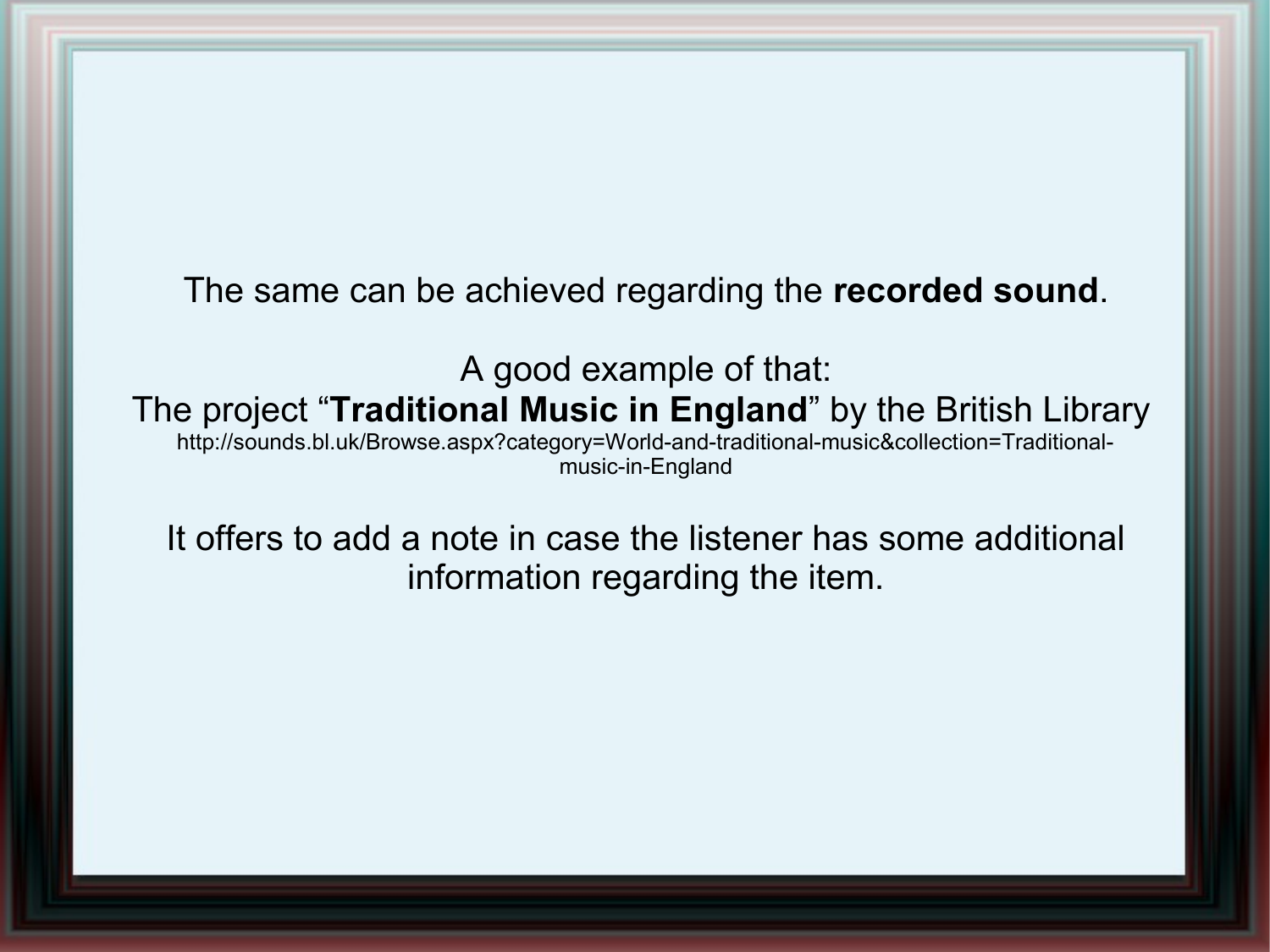In either case, though, the **material** itself must be **digitised**.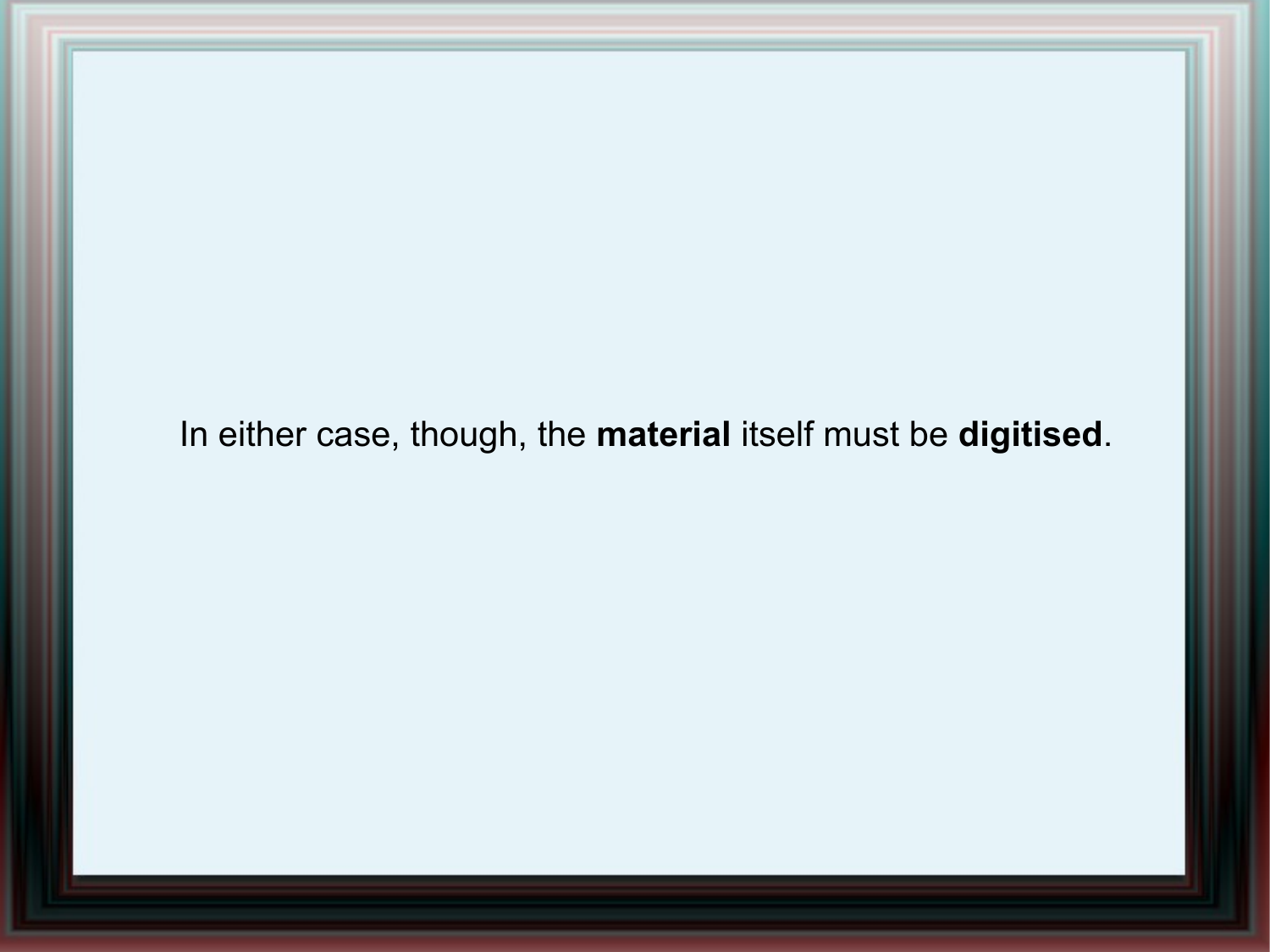To benefit from the new opportunities provided by digitised material the person aspiring to use them must **first** perform the tedious but important task of

# **TAKING INVENTORY**

more or less along the lines of the presented before.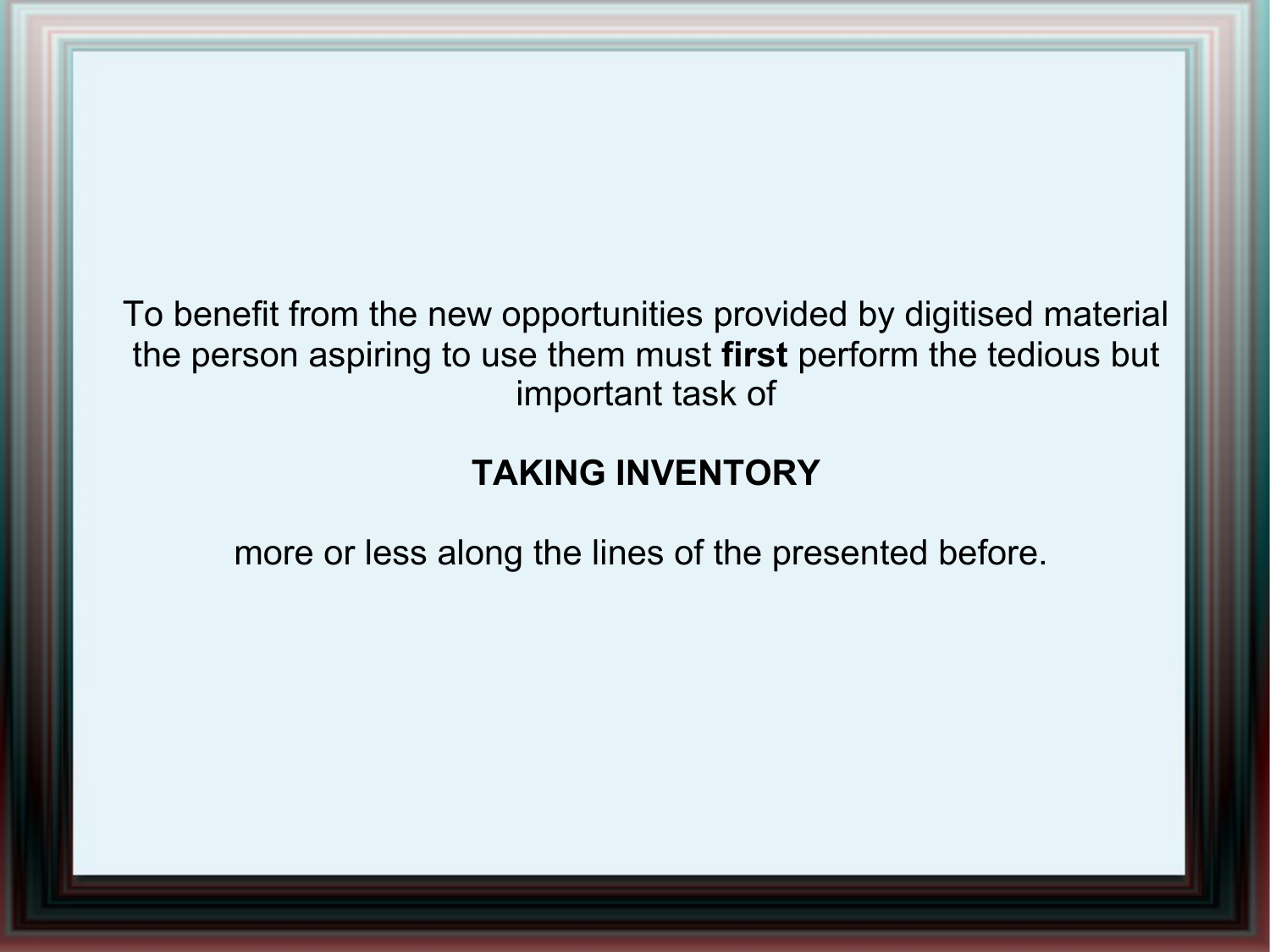#### A **conclusion** to start a **discussion**.

The different established archives are experiencing different **funding** situations.

Still they are likely to be **able** to preserve their holdings even in the current situation when the multitude of technical formats is rapidly becoming **obsolete**.

But there are quite a few **private** archives (*considered mere home collections of recordings or images by their owners*) that could be of high information value but are in grave danger of being discarded as unusable or being of no interest to those in whose possession these eventually come.

How to preserve or at least (for starters) take inventory of **those**?